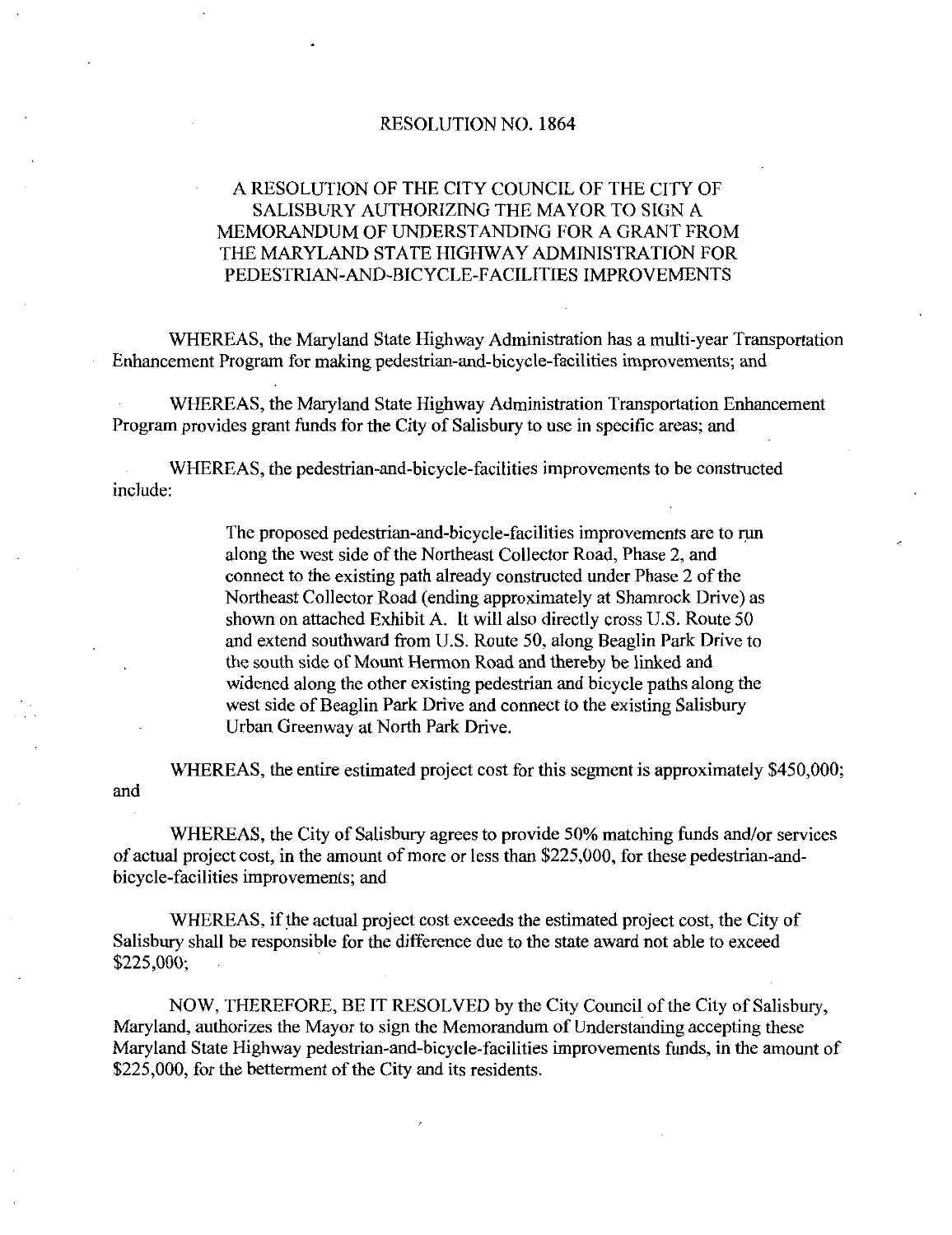THE ABOVE RESOLUTION was introduced and read and passed at the regular meeting<br>of the Council of the City of Salisbury held on this 23<sup>rd</sup> day of November, 2009 and is to become effective immediately upon adoption.

ATTEST:

Brenda J. Colegrove **CITY CLERK** 

いいっけ Louise Smith

CITY COUNCIL PRESIDENT

APPROVED BY ME THIS

 $2009$  day of November, 2009

James Ireton, Jr.

MAYOR, CITY OF SALISBURY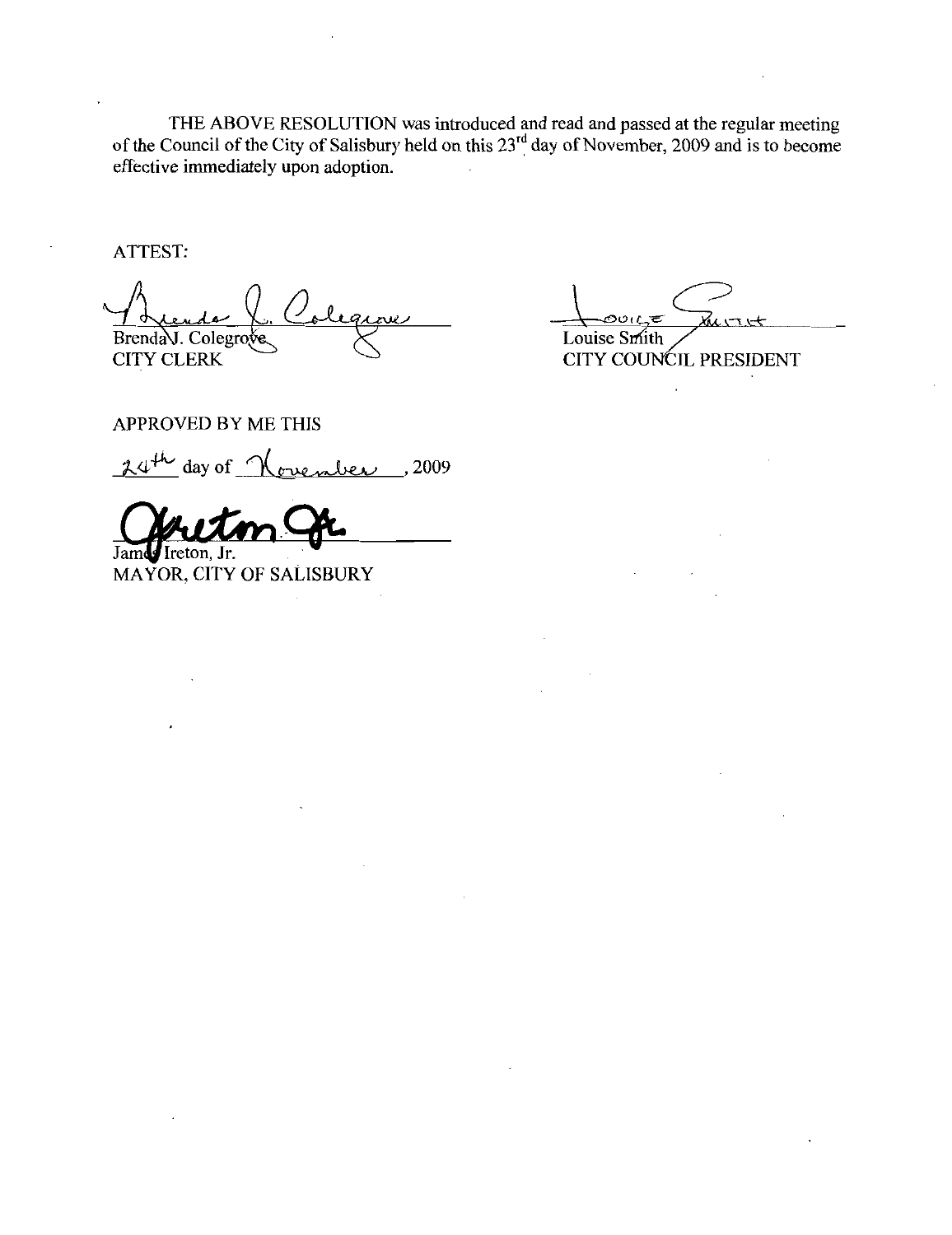

UNCAD\_FILesNDEVELOPMENT SITE PLANS & PROJECTSNMORTHEAST COLLECTORN8.5x11 vic nap.dwg 11/17/2009 35643 PM EST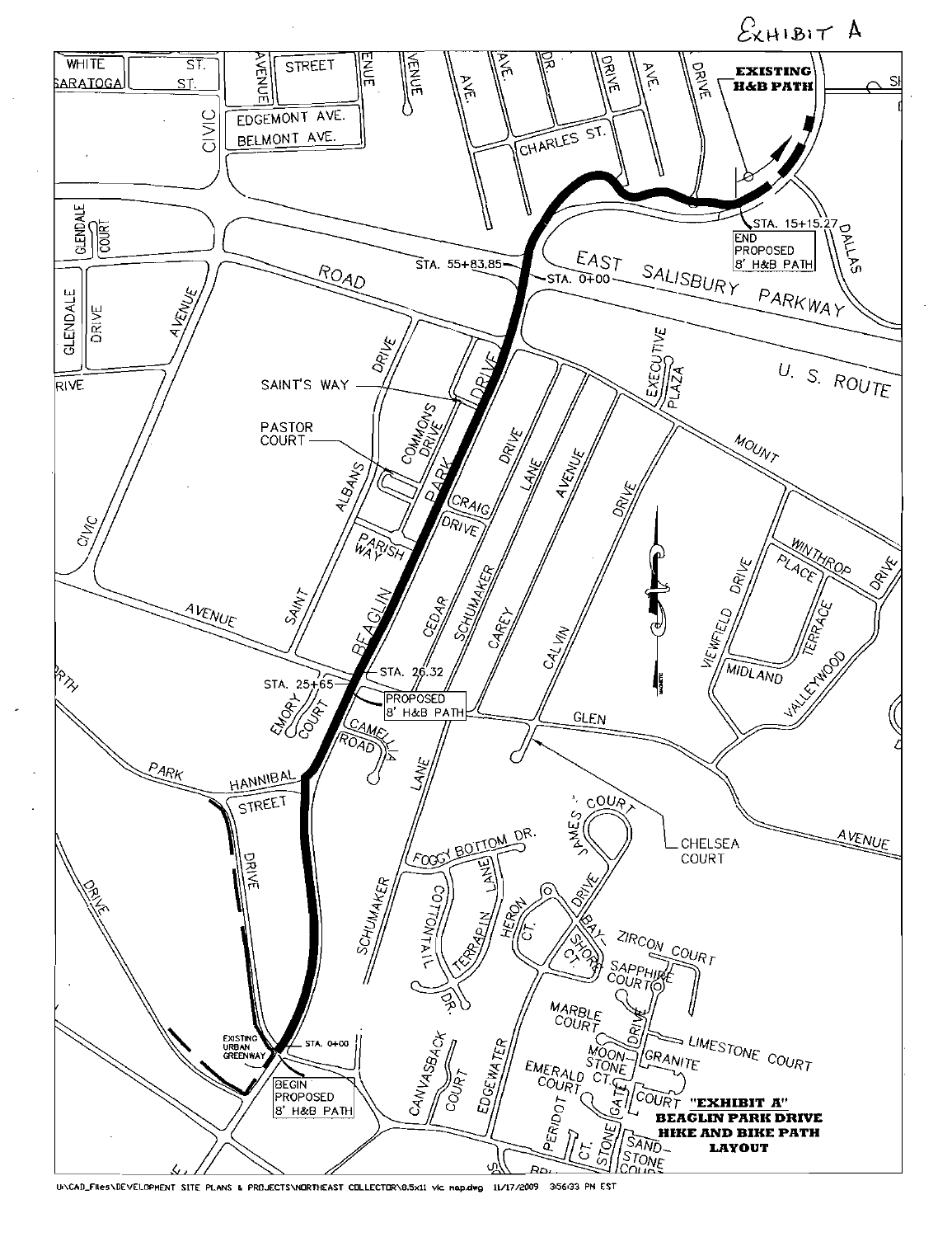# MEMORANDUM OF UNDERSTANDING FOR Northeast Collector Bike Path Phase II

This MEMORANDUM OF UNDERSTANDING (MOU) executed in duplicate, made This MEMORANDUM OF UNDERSTANDING (MOU) executed in duplicate, made<br>and entered into this  $24^{4k}$  day of  $\chi_{\text{rel}}$  and  $\chi_{\text{rel}}$  2009, by and between the Maryland<br>Department of Transportation acting for and on behalf of State Highway Administration, hereinafter called the "ADMINISTRATION," and City of Salisbury in Wicomico County, a political subdivision of the State of Maryland, hereinafter called the "PROJECT SPONSOR."

| <b>WHEREAS,</b> | certain funds have been set aside in the Federal funding authorization bill<br>for the Safe, Accountable, Flexible, Efficient Transportation Equity Act: A<br>Legacy for Users (SAFETEA-LU) for the purpose of providing funding for<br>enhancements to the transportation system, hereinafter called the<br>"TRANSPORTATION ENHANCEMENT PROGRAM"; and                                               |
|-----------------|------------------------------------------------------------------------------------------------------------------------------------------------------------------------------------------------------------------------------------------------------------------------------------------------------------------------------------------------------------------------------------------------------|
| <b>WHEREAS,</b> | the policy of the Maryland Department of Transportation is to reimburse the<br>PROJECT SPONSOR up to an amount not to exceed fifty (50) percent of<br>the expenses of a PROJECT that is part of the TRANSPORTATION<br>ENHANCEMENT PROGRAM, as those terms are hereinafter defined; and                                                                                                               |
| WHEREAS,        | reimbursement of expenses for a PROJECT under the<br>TRANSPORTATION ENHANCEMENT PROGRAM is subject to State<br>and Federal requirements; and                                                                                                                                                                                                                                                         |
| <b>WHEREAS,</b> | the PROJECT SPONSOR and the ADMINISTRATION desire to construct<br>a 4,170 LF, 8-foot wide paved path connecting to the existing path<br>previously constructed with Phase 2 of the Northeast Collector Road and to<br>resurface and widen an existing 2,560 feet of trail to 8-feet wide, on<br>property owned by the PROJECT SPONSOR, as described herein,<br>hereinafter called the "PROJECT"; and |
| <b>WHEREAS,</b> | the PROJECT SPONSOR is required to provide certain funding for the<br>PROJECT; and                                                                                                                                                                                                                                                                                                                   |
| <b>WHEREAS,</b> | the PROJECT SPONSOR and the ADMINISTRATION acknowledge the<br>need to define the responsibilities and obligations of each party with regard<br>to the PROJECT; and                                                                                                                                                                                                                                   |
| <b>WHEREAS,</b> | construction of the PROJECT described in this MOU is in the mutual<br>interest of the parties and of the citizens of the City of Salisbury and the<br>State of Maryland.                                                                                                                                                                                                                             |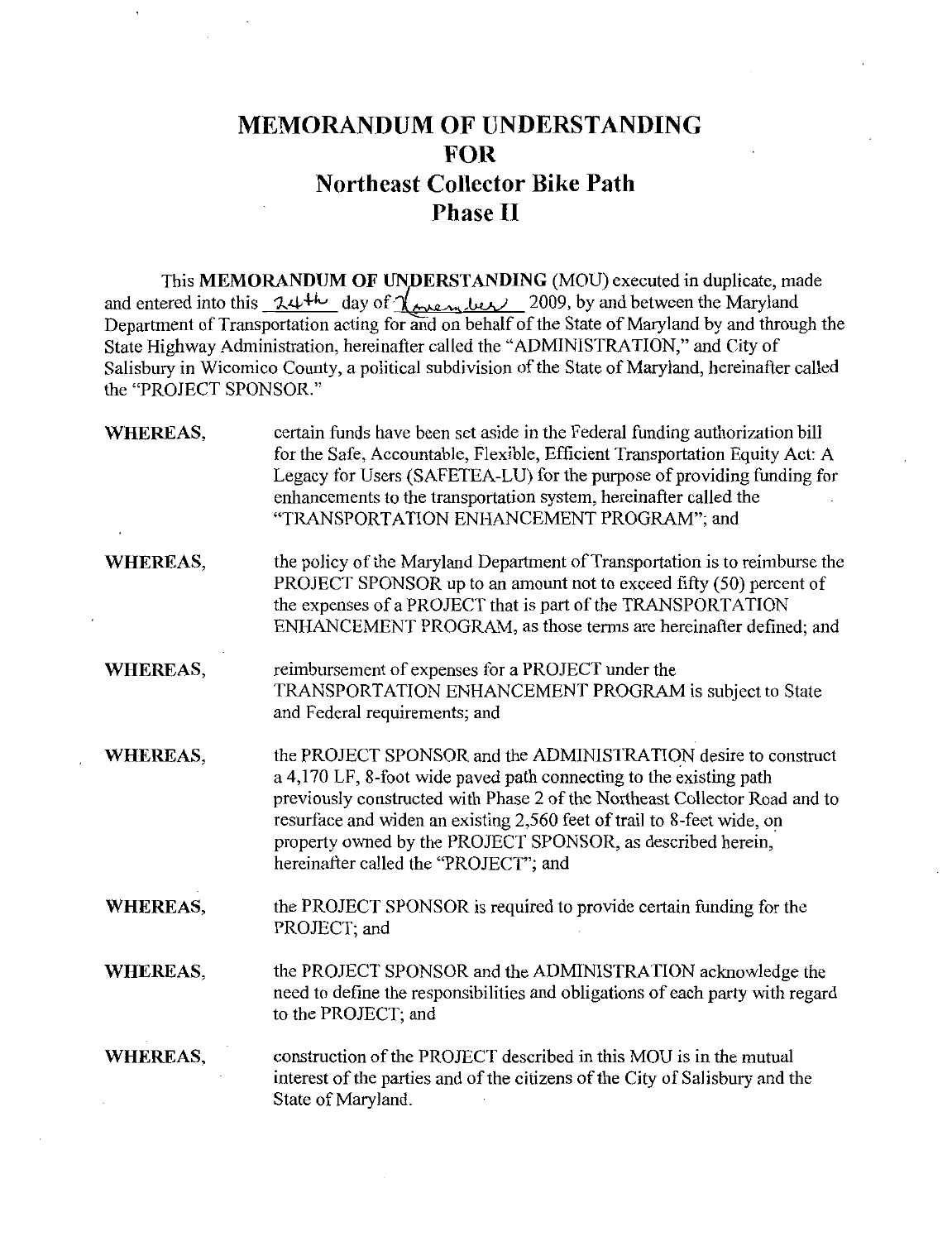NOW, THEREFORE, in consideration of the premises and of the mutual promises between the ADMINISTRATION and the PROJECT SPONSOR, as set forth herein, the adequacy of which is hereby acknowledged, the parties hereby agree to the following:

### 1. DEFINITIONS

- A. "ESTIMATED PROJECT COST" is the total estimated cost to design, develop,<br>and construct the entire PROJECT. The ESTIMATED PROJECT COST includes, but is not limited to, design, construction, and required right-of-way acquisitions.
- B. "ACTUAL PROJECT COST" is the total actual cost to develop and construct the PROJECT. The ACTUAL PROJECT COST may be more or less than the ESTIMATED PROJECT COST, and will be determined after the PROJECT has been completed B. "ACTUAL PROJECT COST" is the total actual cost to develop and constrient PROJECT. The ACTUAL PROJECT COST may be more or less than the ESTIMATED PROJECT COST, and will be determined after the PROJEC been completed.<br>C. "
- monetary) toward activities directly related to the ACTUAL PROJECT COST. The MATCH shall be at least fifty percent (50%) of the funding for those portions of the PROJECT that qualify for funding and must include cash equal to twenty of the PROJECT that qualify for funding, and must include cash equal to twenty five percent (25%) of the AWARD. The MATCH may include the monetary value of in-kind services. Friess than the<br>etary and non-<br>PROJECT COST.<br>ling for those portions<br>cash equal to twenty<br>ide the monetary value<br>CEMENT<br>CEMENT<br>ADMINISTRATION's<br>WARD shall not<br>T.
- D. "AWARD" is the amount of TRANSPORTATION ENHANCEMENT PROGRAM funds allocated for this PROJECT which is the contribution toward the ACTUAL PROJECT COST. The AWARD shall not exceed fifty percent (50%) of the ACTUAL PROJECT COST.
- E. "PROPOSAL" attached hereto as Exhibit "A", is the written document submitted by the PROJECT SPONSOR describing the PROJECT

# II. DESCRIPTION OF PROJECT

A. The PROJECT shall consist of a 4,170 LF, 8-foot wide paved bike path connecting to Phase 2 of the Northeast Collector Road, the resurfacing and widening an existing 2,560 LF of trail to 8-feet wide. The pathway will directly connect to and cross US Route 50 and Mt. Hermon Road to run on the west side of existing Beaglin Park Drive from south side of Mt. Hermon Road and connect to the existing Salisbury Urban Greenway at South Park Drive. Project activities include mobilization/demobilization, sediment, erosion control, seeding, landscaping, clearing and grubbing, crusher run aggregate, bituminous concrete paving, drainage, potable water well relocation, inspection, materials testing, contingencies, pedestrian crossing improvements, traffic light modifications, signing, striping, and traffic control. The PROJECT will be constructed on property owned in fee simple by, or on perpetual easements held by the PROJECT SPONSOR. The PROJECT will be owned and maintained by the PROJECT SPONSOR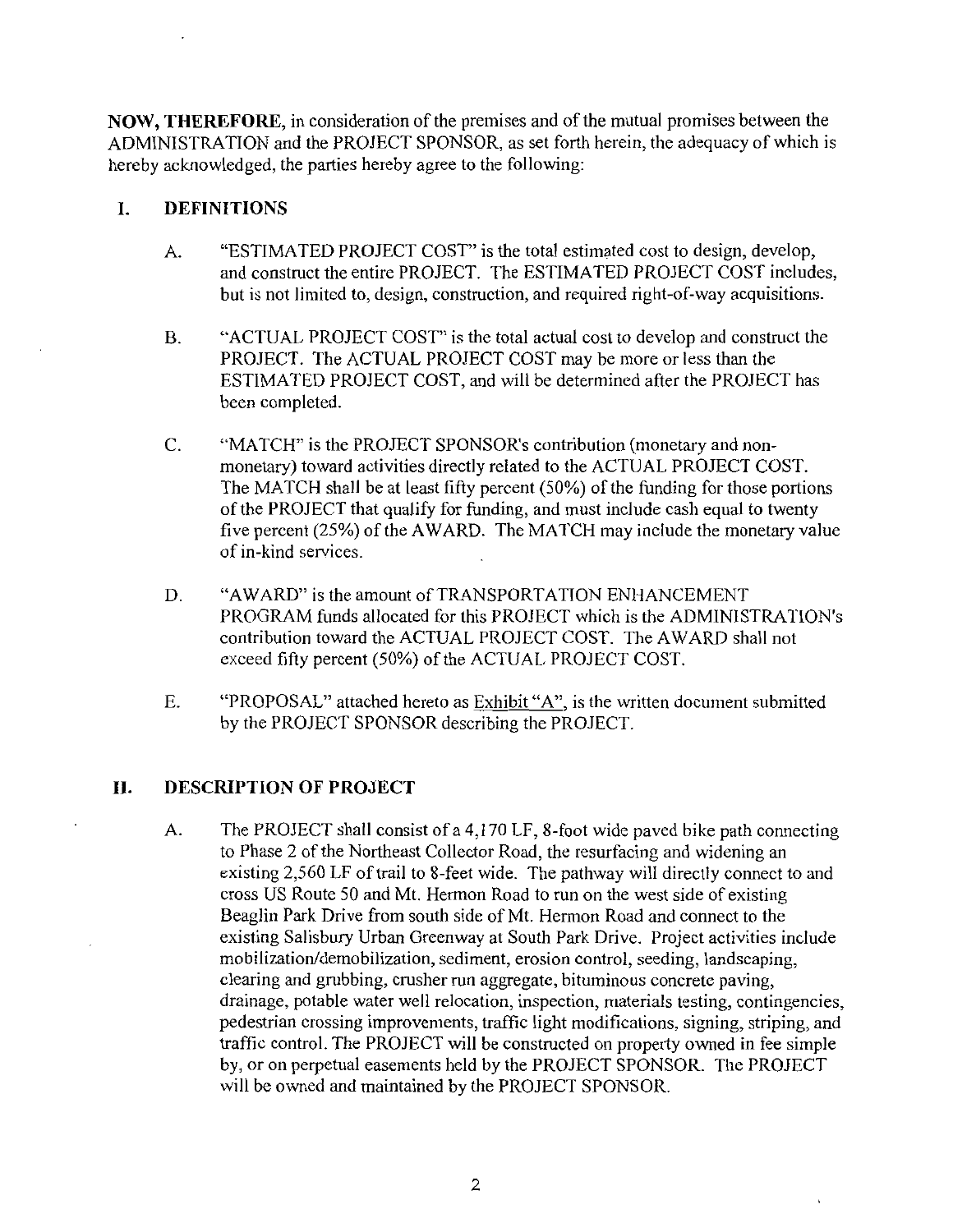B. As part of the MATCH, the PROJECT SPONSOR will also provide design and engineering

# III FUNDING

A. The ESTIMATED PROJECT COST is \$450,000. The basis for determining the ESTIMATED PROJECT COST is contained in the PROPOSAL, Exhibit "A", and in Exhibit "B", attached hereto and made a part hereof. FIMATED PROJECT COST is \$450,000. The basis for determining<br>ATED PROJECT COST is contained in the PROPOSAL, Exhibit "A'<br>bit "B", attached hereto and made a part hereof.<br>H<br>The MATCH is estimated to be \$225,000. The MATCH sh

# B. MATCH

- $\mathbf{1}$ . The MATCH is estimated to be \$225,000. The MATCH shall be at least fifty percent (50%) of the amount of the ACTUAL PROJECT COST.
- 2. The MATCH shall include cash equal to at least twenty five percent (25%) of the final AWARD, as contributed towards construction activities, which<br>is estimated to be  $$56,250$ .
- $3.$ Any funds, grants, or activities paid for by the ADMINISTRATION, the Maryland Department of Transportation, or the United States Department of Transportation, shall not be used as or considered to be a part of the MATCH (e.g. National Recreational Trails Program funds, Sidewalk Retrofit Program funds, Community Safety and Enhancement funds, Urban Street Reconstruction funds
- The amount of MATCH required for any other funds, grants, or activities  $\overline{4}$ . paid by the ADMINISTRATION, the Maryland Department of Transportation, or the United States Department of Transportation, may not be used as MATCH for the PROJECT
- 5. The MATCH may include such items as mobilization/demobilization, sediment, erosion control, seeding, landscaping, clearing and grubbing, crusher run aggregate, bituminous concrete paving, drainage, potable water well relocation, inspection, materials testing, contingencies, pedestrian crossing improvements, traffic light modifications, signing, striping, and traffic control
- 6. Other ACTUAL PROJECT COSTs, such as design and engineering, which are not eligible for reimbursement by the ADMINISTRATION may be included in the MATCH as determined by the ADMINISTRATION
- 7. Maintenance activities, maintenance equipment, and other non-essential PROJECT activities do not qualify as MATCH and are not eligible for reimbursement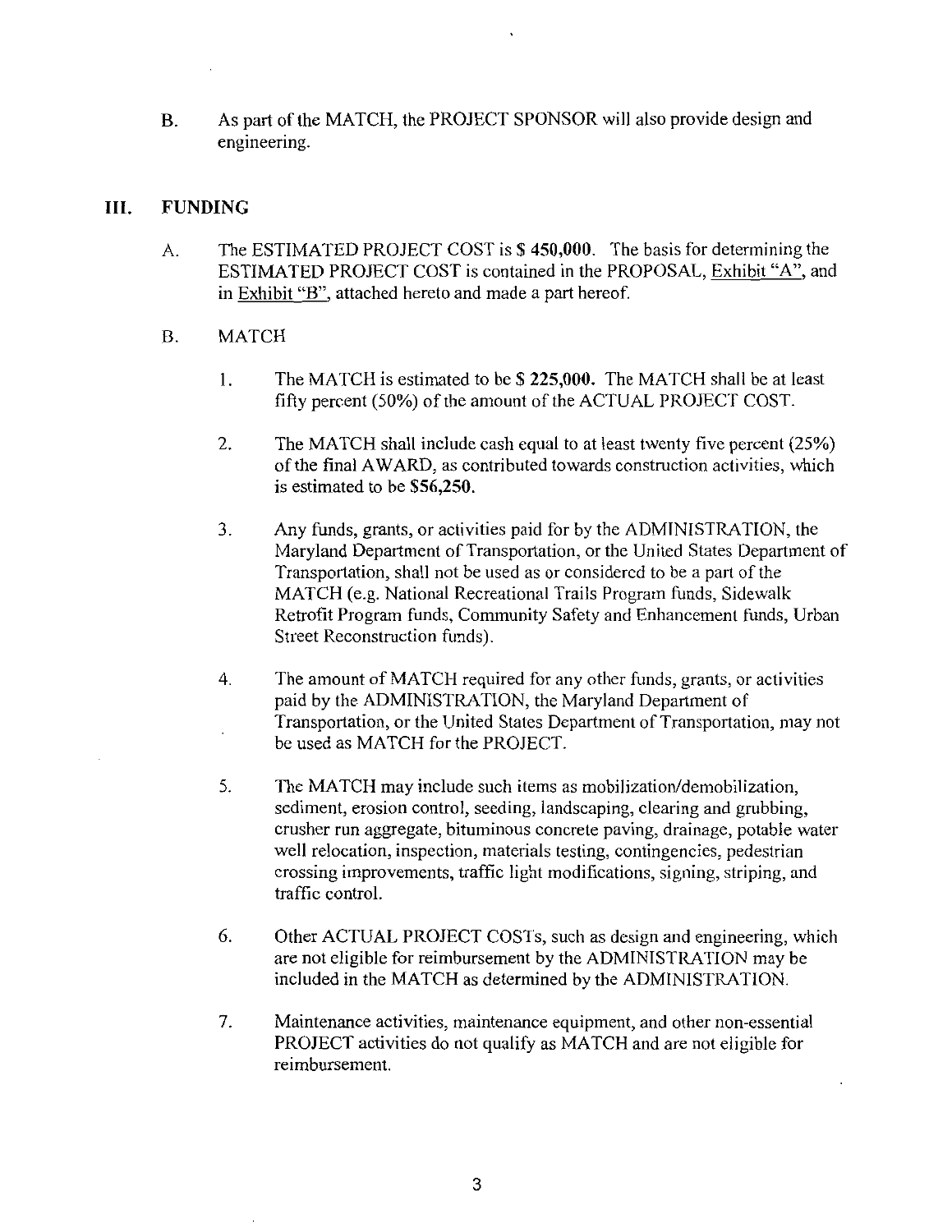- C. If the ACTUAL PROJECT COST exceeds the ESTIMATED PROJECT COST, the PROJECT SPONSOR shall be solely responsible for such additional costs. The AWARD shall not be increased to reflect the higher ACTUAL PROJECT COST
- D. If the ACTUAL PROJECT COST is less than the ESTIMATED PROJECT COST, the MATCH may be reduced to fifty percent (50%) of the ACTUAL PROJECT COST
- E. The AWARD shall not exceed the lesser of (i)  $\$$  225,000, as set forth in Exhibit  $\frac{H''B''}{B''}$  (OR Exhibit "A"); (ii) fifty percent (50%) of the ACTUAL PROJECT COST; or (iii) the actual monetary value of the MATCH.
- F. PAYMENT
- VARD shall not exceed the lesser of (i) \$ 225,000, as set forth in ER Exhibit "A"); (ii) fifty percent (50%) of the ACTUAL PROJEC"<br>the actual monetary value of the MATCH.<br>ENT<br>The ADMINISTRATION shall use the AWARD to reim VARD to reimburse the<br>RATION's share of the<br>t not be limited to<br>sion control, seeding,<br>r run aggregate, bituminous<br>cell relocation, inspection,<br>crossing improvements, traffic<br>control.<br>the ADMINISTRATION's<br>now ACTUAL PROJEC The ADMINISTRATION shall use the AWARD to reimburse the  $\mathbf{1}$ . ACTUAL PROJECT COST, to include but not be limited to mobilization/demobilization, sediment, erosion control, seeding,<br>landscaping, clearing and grubbing, crusher run aggregate, bituminous<br>concrete paving, drainage, potable water well relocation, inspection,<br>materials testing mobilization/demobilization, sediment, erosion control, seeding, landscaping, clearing and grubbing, crusher run aggregate, bituminous concrete paving, drainage, potable water well relocation, inspection, materials testing, contingencies, pedestrian crossing improvements, traffic light modifications, signing, striping, and traffic control.
	- 2. The PROJECT SPONSOR shall submit to District Office copies of paid invoices to show ACTUAL PROJECT COSTs incurred in performing the PROJECT. Invoices shall contain evidence actual expenses of items eligible for reimbursement
	- ACTUAL PROJECT COSTs deemed not eligible for reimbursement by layer and/or by the ADMINISTRATION shall be deducted from each invoice by 3. ACTUAL PROJECT COSTS deemed not eligible for reimbursement bylaw and/or by the ADMINISTRATION shall be deducted from each involte amount of the non-eligible portion of the expenses. All such noneligible ACTUAL PROJECT COSTS shall be borne solely by the PROJECT SPONSOR
	- 4. If any other funds, grants, or activities paid for by the ADMINISTRATION, the Maryland Department of Transportation, or the United States Department of Transportation, are used for ACTUAL PROJECT COSTs, separate invoices must be submitted to the ADMINISTRATION.
	- 5. In the event a portion of the MATCH includes in-kind services, the PROJECT SPONSOR shall certify in writing that the in-kind services have been provided or performed, and shall certify as to their reasonable monetary value
	- 6 The PROJECT SPONSOR shall keep written documentation of all ACTUAL PROJECT COSTS and make same available upon request by the ADMINISTRATION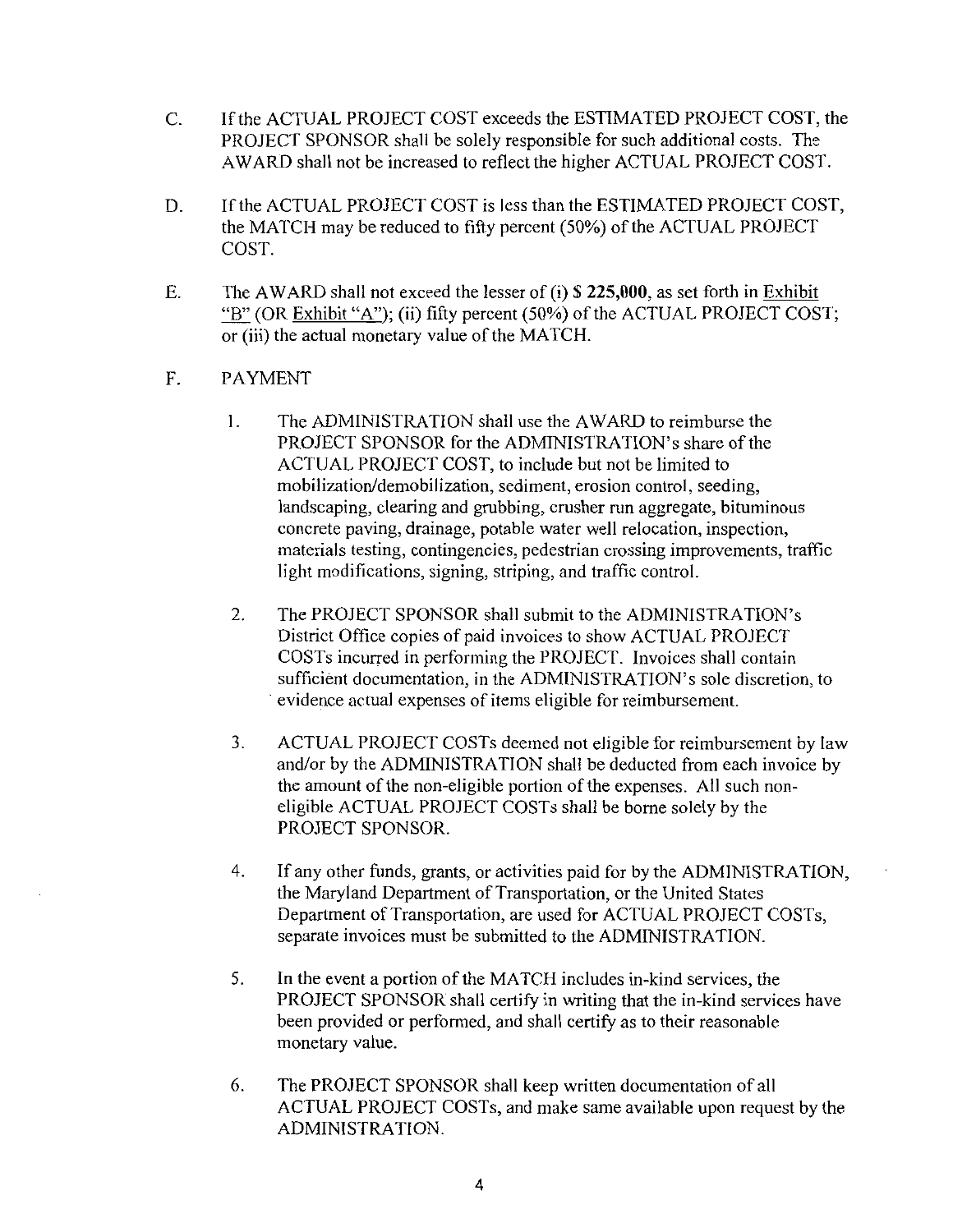- 7. Prior to the final payment of the AWARD by the ADMINISTRATION, the PROJECT SPONSOR shall certify in writing (a) that the MATCH has been satisfied, and (b) the actual amount of the MATCH.
- 8. The ADMINISTRATION shall remit payment to the PROJECT SPONSOR The ADMINISTRATION shall remit payment to the PROJEC<br>within 30 days following receipt of each invoice, provided: (i)<br>contains all necessary information for processing in the within 30 days following receipt of each invoice, provided: (i) the invoice contains all necessary information for processing in the Prior to the final payment of the AWARD by the ADMINISTRATIO<br>PROJECT SPONSOR shall certify in writing (a) that the MATCH ha<br>satisfied, and (b) the actual amount of the MATCH.<br>The ADMINISTRATION shall remit payment to the P ADMINISTRATION's discretion, (ii) no charges are disputed by the ADMINISTRATION, (iii) the invoice does not cause the AWARD amount to exceed the actual MATCH amount, and  $(iv)$  the payment of the invoice does not cause the maximum AWARD to be exceeded
- 9. In the event the MATCH is decreased, resulting in the MATCH being less than the AWARD, the AWARD shall be reduced to at most equal the MATCH. Any AWARD monies that exceed the reduced MATCH amount already paid to the PROJECT SPONSOR shall be returned to the ADMINISTRATION, immediately upon demand by the ADMINISTRATION
- 10. If the PROJECT cannot be completed as described in Exhibit "A", then the AWARD will be withdrawn and the PROJECT SPONSOR shall return to the ADMINISTRATION all AWARD monies previously paid to the PROJECT SPONSOR, immediately upon demand by the ADMINISTRATION. If the PROJECT SPONSOR fails to return the AWARD monies due to PROJECT non-completion, as stated herein, then the ADMINISTRATION may make a deduction from the PROJECT the ADMINISTRATION all AWARD monies previously paid to the<br>PROJECT SPONSOR, immediately upon demand by the<br>ADMINISTRATION. If the PROJECT SPONSOR fails to return the<br>AWARD monies due to PROJECT non-completion, as stated he AWARD monies that had been paid to the PROJECT SPONSOR
- 11. In the event the ADMINISTRATION provides construction-related services<br>for the PROJECT (e.g., construction inspection, materials testing, etc.),<br>pursuant to a written request to do so by the PROJECT SPONSOR, then the pursuant to awritten request to do so by the PROJECT SPONSOR then the AWARD shall be reduced by an amount incurred by the ADMINISTRATION equal to the monetary value of the construction related services
- G. Funding of the PROJECT is not a guarantee of future TRANSPORTATION ENHANCEMENT PROGRAM funding for any future phases of the PROJECT.

#### IV. THE PROJECT SPONSOR SHALL:

A. Prepare and submit to the ADMINISTRATION in a timely manner all environmental studies and environmental documentation required for the PROJECT under applicable State and/or Federal law, including but not limited to those required for National Environmental Policy Act (NEPA) approval.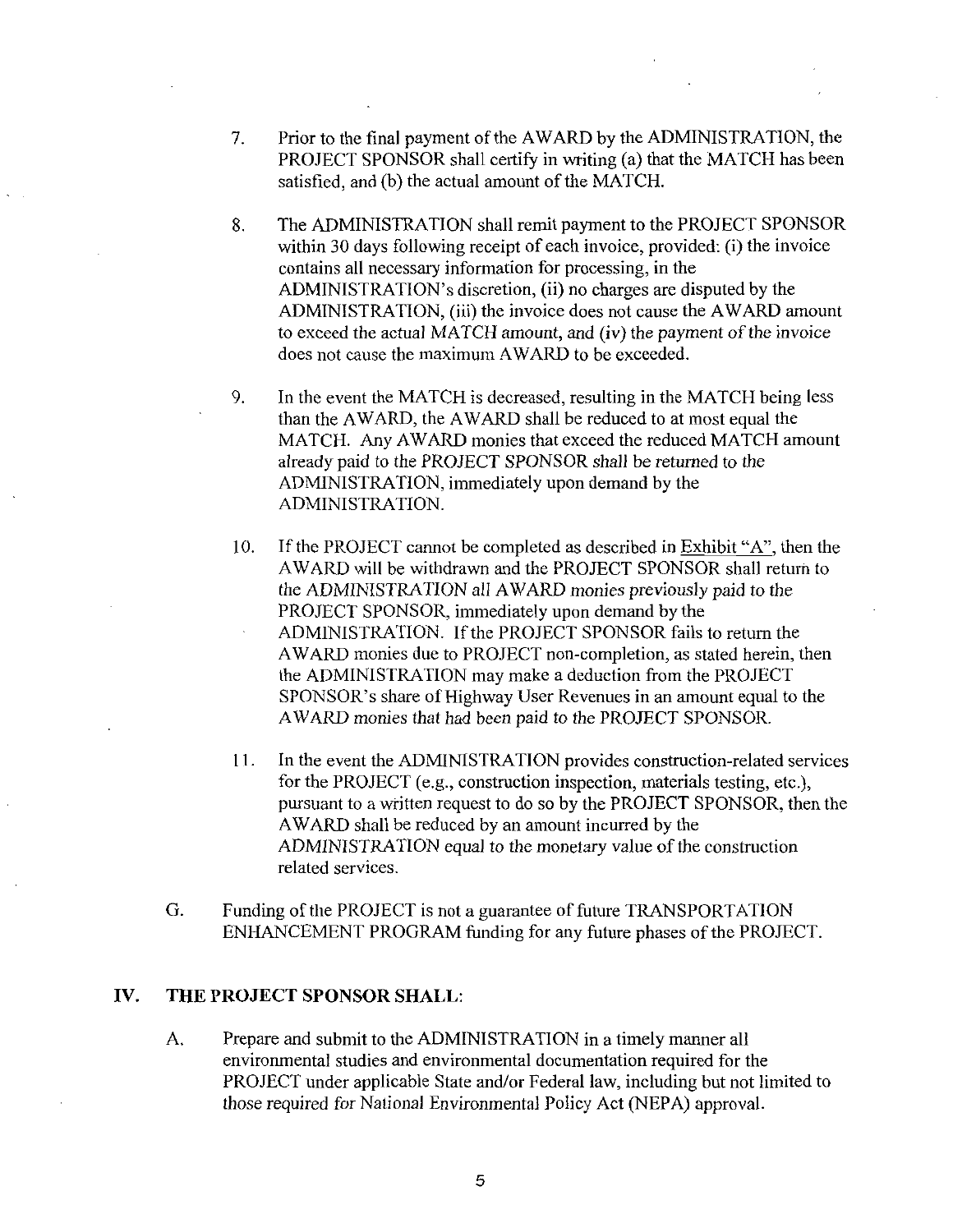- B. Coordinate and conduct any required public hearings or requests for public input.
- C. Upon request by the ADMINISTRATION, submit for ADMINISTRATION review and written comment, design plans, specifications and estimates at major design Coordinate and conduct any required public hearings or requests for public input<br>Upon request by the ADMINISTRATION, submit for ADMINISTRATION revi-<br>and written comment, design plans, specifications and estimates at major milestones, i.e., (i) preliminary design thirty percent  $(30\%)$ , (ii) semifinal design sixty-five percent  $(65\%)$ , (iii) final review ninety-five percent  $(95\%)$ , and (iv) Plans, Specifications, and Estimates (PS&E) one hundred percent (100%). In addition or concurrent with the above milestones, submit at the following milestones for review and concurrence by the Office of Bridge Development all proposed modification to or new walls, bridges and structures: 1) Soil Boring Report and bearing recommendation review; 2) Type, Size and Location Review; 3) Foundation Design Review; 4) Final Structural Review; and 5) if the structure is located within the 100 year flood plain, a Scour Analysis Report Review.
- D. Prior to advertising the PROJECT for bids, apply for and obtain all permits required by Federal, State, or local authorities, including but not limited to, Erosion and Sediment Control, Stormwater Management, Critical Areas, Wetlands, Utility Permits, Traffic Control Plans, and any required permit issued by the Report and bearing recommendation review; 2) Type, Size and Location Revides (Report and bearing recommendation review; 2) Type, Size and Location Revides) Foundation Design Review; 4) Final Structural Review; and 5) if th required by Federal, State, or local authorities, included Sediment Control, Stormwater Management, Cremits, Traffic Control Plans, and any required per ADMINISTRATION's District Office, if any part o within or along ADMIN within or along ADMINISTRATION right-of-way.<br>
E. In the event the PROJECT impacts utilities within ADMINISTRATION right-of-
- WENTHON S DISTINCT, The PROJECT SPONSOR SHALL STATION TO THE PROJECT IS Related<br>In the event the PROJECT impacts utilities within ADMINISTRATION right<br>way, the PROJECT SPONSOR shall determine the date the right-of-way was<br> acquired by the utility company (or the date said utility was installed), and the date the ADMINISTRATION acquired the right-of-way. In the event the PROJECT impacts utilities within A<br>way, the PROJECT SPONSOR shall determine the c<br>acquired by the utility company (or the date said util<br>the ADMINISTRATION acquired the right-of-way. vent the PROJECT impacts utilities within ADMINISTRATION right-of-<br>e PROJECT SPONSOR shall determine the date the right-of-way was<br>d by the utility company (or the date said utility was installed), and the date<br>MINISTRATIO VISTRATION's District Office, if any part of the PROJECT is located<br>or along ADMINISTRATION right-of-way.<br>vent the PROJECT impacts utilities within ADMINISTRATION right<br>e PROJECT SPONSOR shall determine the date the rightthe PROJECT impacts uti<br>DJECT SPONSOR shall of<br>the utility company (or the<br>STRATION acquired the<br>utility company's right-c<br>INISTRATION's owners<br>responsible for the designal ADMINISTRATION's of-way ownership or inst<br>fer exe
	- installation preceded<br>SPONSOR shall be<br>the utilities.<br>the utility company's<br>the utility company
	- solely responsible for the design and relocation of the utilities.<br>If the ADMINISTRATION's ownership preceded the utility c<br>right-of-way ownership or installation, the ADMINISTRATIC<br>consider exercising its prior rights and 2. If the ADMINISTRATION's ownership preceded ownership or installation, the ADMINISTRATION may consider exercising its prior rights and may request the utility company move the utility at the sole expense of the utility company.
- F. Coordinate and supervise the advertisement, bid process, and award of the contract including, but not limited to, the following:
	- 1. Prepare bid package in accordance with State and Federal procurement laws and regulations and submit to the ADMINISTRATION for review and approval prior to advertisement
	- 2. Advertise for bids in accordance with State and Federal procurement laws and regulations after the ADMINISTRATION has provided written approval of the bid package.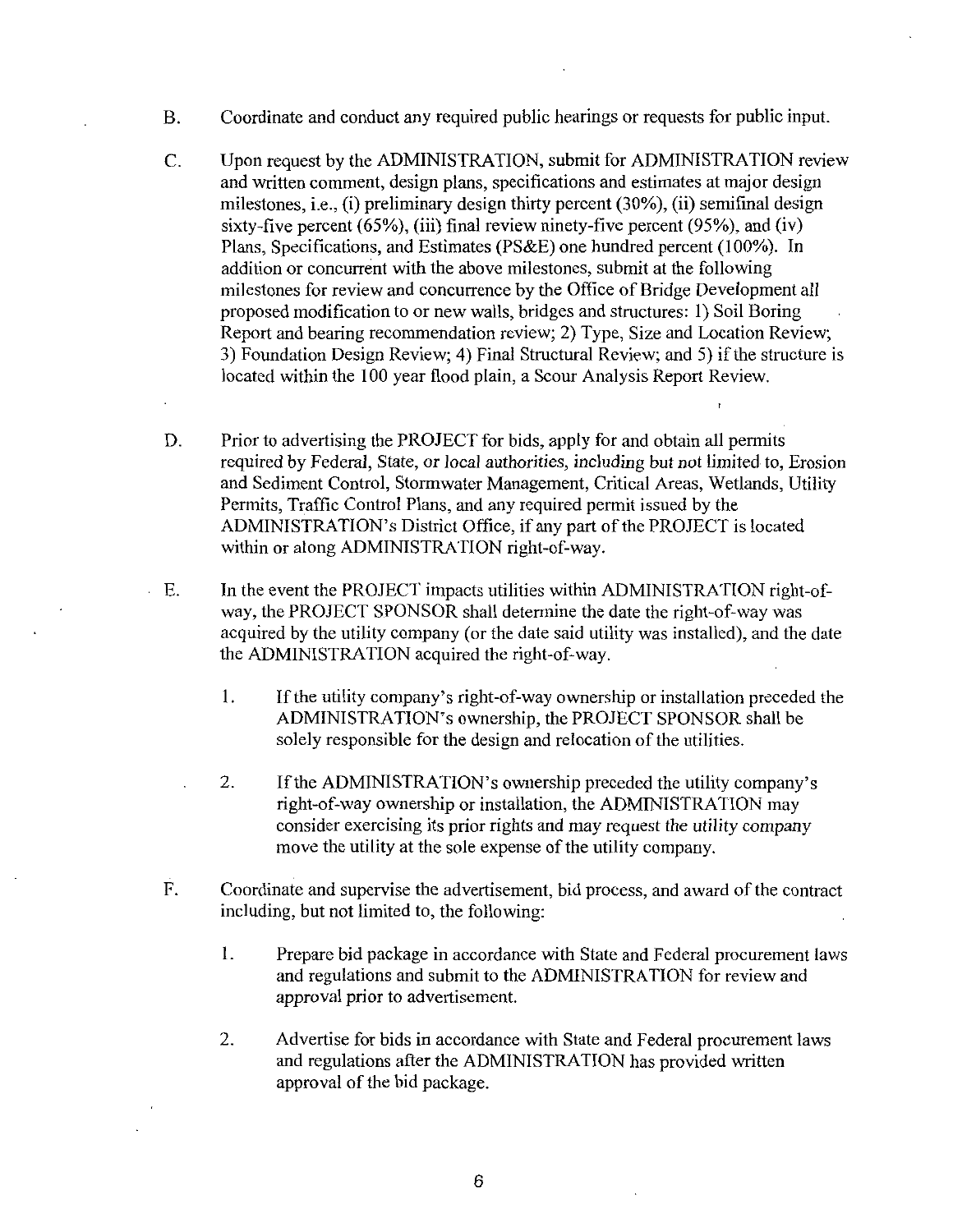- 3. Open bids in accordance with State and Federal procurement laws and regulations
- 4. Prepare the "Concurrence in Award" package, in accordance with State and Federal procurement laws and regulations, and submit to the ADMINISTRATION for review and written approval prior to giving the lowest, responsible, responsive bidder the approval to proceed.
- 5. After written receipt of the concurrence in award from the ADMINISTRATION, award the contract and issue Notice to Proceed (NTP) to the lowest, responsible, responsive bidder.
- G. Coordinate and supervise engineering and construction activities by administering the construction contract for the PROJECT and providing such activities as construction engineering, construction inspection, and materials testing and certification, in accordance with Federal and State requirements.
	- $1.$ Construction inspection must be performed by an ADMINISTRATION certified inspector
	- 2. Materials field-testing must be performed by an ADMINISTRATION certified inspector
- Materials testing must be performed by an ADMINISTRATION certified laboratory 3. Materials testing must be performed by an ADMINISTRATION certified<br>laboratory.<br>H. Hold a pre-construction meeting with the contractor to which ADMINISTRATION
- representatives shall be invited
- 3. Materials testing must be performed by an ADMINISTRATION certifie<br>laboratory.<br>Hold a pre-construction meeting with the contractor to which ADMINISTRATI<br>representatives shall be invited.<br>Hold biweekly meetings, to which Hold biweekly meetings, to which ADMINISTRATION representatives shall be  $\mathbf{L}$ invited, with the contractor to discuss construction progress. Minutes of the meetings shall be sent to the ADMINISTRATION's District Office biweekly or monthly, with a request for reimbursement of the work done in that time frame.
- $J<sub>r</sub>$ Design and construct the PROJECT to be accessible to individuals with physical disabilities in accordance with Federal and State requirements.
- K. Provide any PROJECT landscaping and screening to adjacent properties as may be agreed upon by the PROJECT SPONSOR and the adjacent property owners.
- L. Provide for adequate drainage and stormwater management as required by State and local requirements
- M. Prior to performing any work upon or entering upon any property required for the PROJECT, provide the ADMINISTRATION with documentary evidence of fee ownership, easement interests, or rights of entry for said property, in the PROJECT SPONSOR's name, in accordance with Federal and State requirements.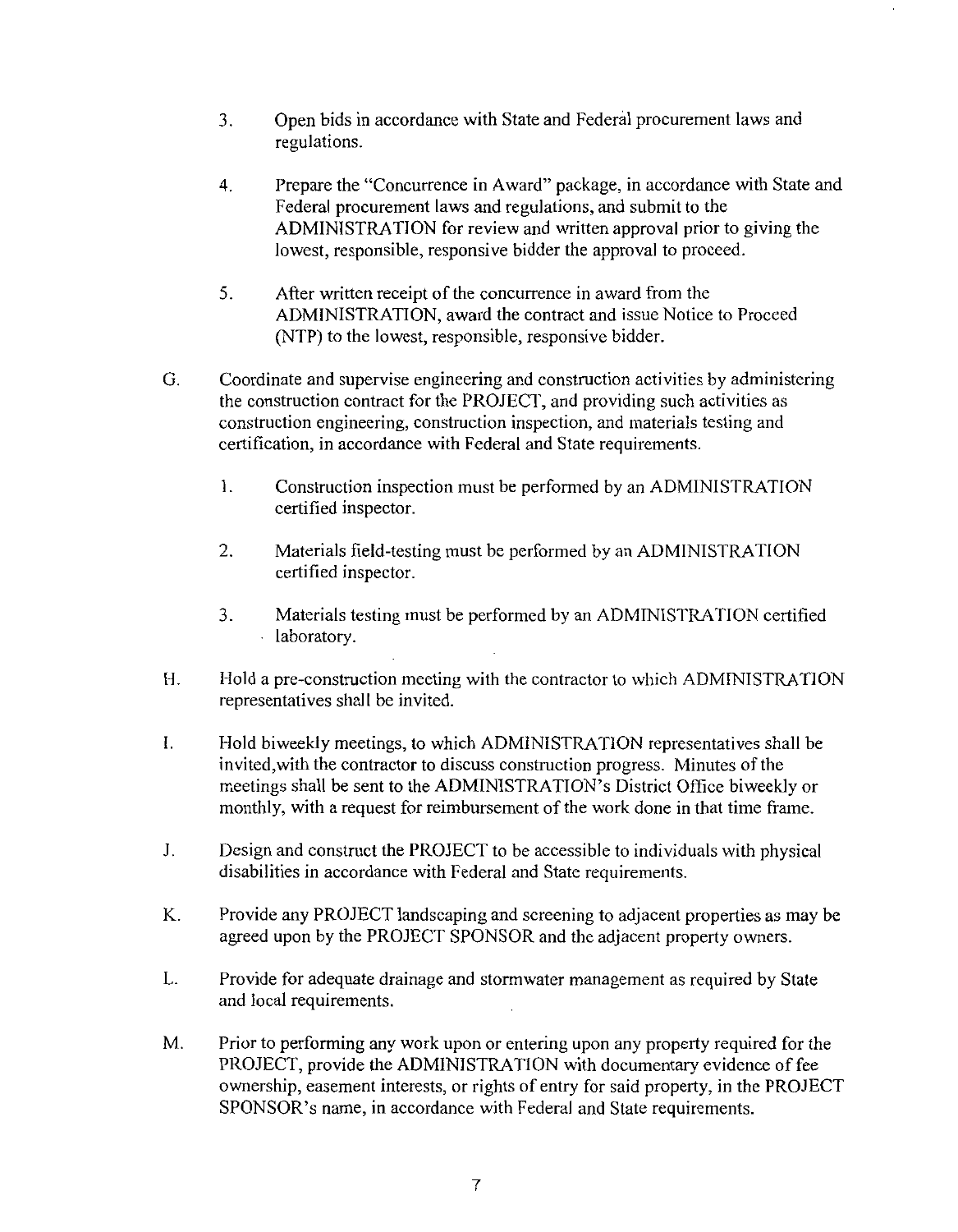- N. Prior to commencement of any construction activities, provide the ADMINISTRATION with evidence of adequate liability insurance, or proof of Prior to commencement of any construction activities, provide the<br>ADMINISTRATION with evidence of adequate liability insurance, or proof of<br>insurance under the PROJECT SPONSOR's self insurance program, in an amount<br>to be a from the PROJECT Prior to commencement of any construction activities, provide the<br>ADMINISTRATION with evidence of adequate liability insurance, or proof o<br>insurance under the PROJECT SPONSOR's self insurance program, in an ame<br>from the PR
- O. In the event that the ADMINISTRATION undertakes future highway-related improvements within the ADMINISTRATION's right-of-way that impact the PROJECT the PROJECT SPONSOR shall be responsible for the redesign and from the PROJECT.<br>In the event that the ADMINISTRATION undertakes future highway-relation<br>improvements within the ADMINISTRATION's right-of-way that impact<br>PROJECT, the PROJECT SPONSOR shall be responsible for the redesign In the event that the ADMINISTRATION undertakes future highway-re-<br>improvements within the ADMINISTRATION's right-of-way that imp<br>PROJECT, the PROJECT SPONSOR shall be responsible for the redes<br>relocation of the PROJECT, a
- Perform, at the PROJECT SPONSOR's sole responsibility and cost, all maintenance of the PROJECT, both during and after completion of the PROJECT. This includes, but is not limited to, graffiti removal, painting, cleaning, trash removal, security, and enforcement of regulations and laws affecting the PROJECT PROJECT, the PROJECT SPONSOR shall be responsible for the redesign and<br>relocation of the PROJECT SPONSOR shall be responsible for the redesign and<br>relocation of the PROJECT SPONSOR's sole responsibility and cost, all<br>maint
- Forward the completed closeout package to the ADMINISTRATION's District Office. The completed package will include a certification of PROJECT materials used and of PROJECT workmanship, which must be signed and stamped by the contractor and the PROJECT SPONSOR. The completed package shall also include a request for the final reimbursement of the AWARD. of PROJECT materials<br>d and stamped by the<br>package shall also<br>2D.<br>riting to the<br>AWARD have been<br>is MOU.<br>ADMINISTRATION's<br>the event. Public events<br>ATION's Office of<br>re to do so will
- R. The PROJECT SPONSOR shall document and certify in writing to the ADMINISTRATION that all activities associated with the AWARD have been completed in accordance with State and Federal law and this MOU
- Forward the completed closeout package to the ADMINISTRATION's District Office. The completed package will include a certification of PROJECT mate used and of PROJECT workmanship, which must be signed and stamped by the co If a public event is scheduled for the PROJECT, notify the S. Office of Communications at least thirty (30) days prior to the event. Public events Communications prior to proceeding with the event. Failure to do so will jeopardize future Transportation Enhancement Program funding for the PROJECT SPONSOR
- T. The PROJECT SPONSOR, to the maximum extent permitted by law, hereby agrees to indemnify, defend and save harmless the State of Maryland, the ADMINISTRATION, and their respective members, officers, agents, employees and contractors from and against any and all claims, actions, damages, liability and expenses, including reasonable attorneys' and other professional fees, in connection with the loss of life, personal injury, or damage to property arising out of or in any way connected to the PROJECT or caused by any act or failure to act by the PROJECT SPONSOR, its contractors, or its agents.

# V. THE ADMINISTRATION SHALL:

A. Provide review and comment on the PROJECT design plans, specifications and estimates submitted by the PROJECT SPONSOR at major design milestones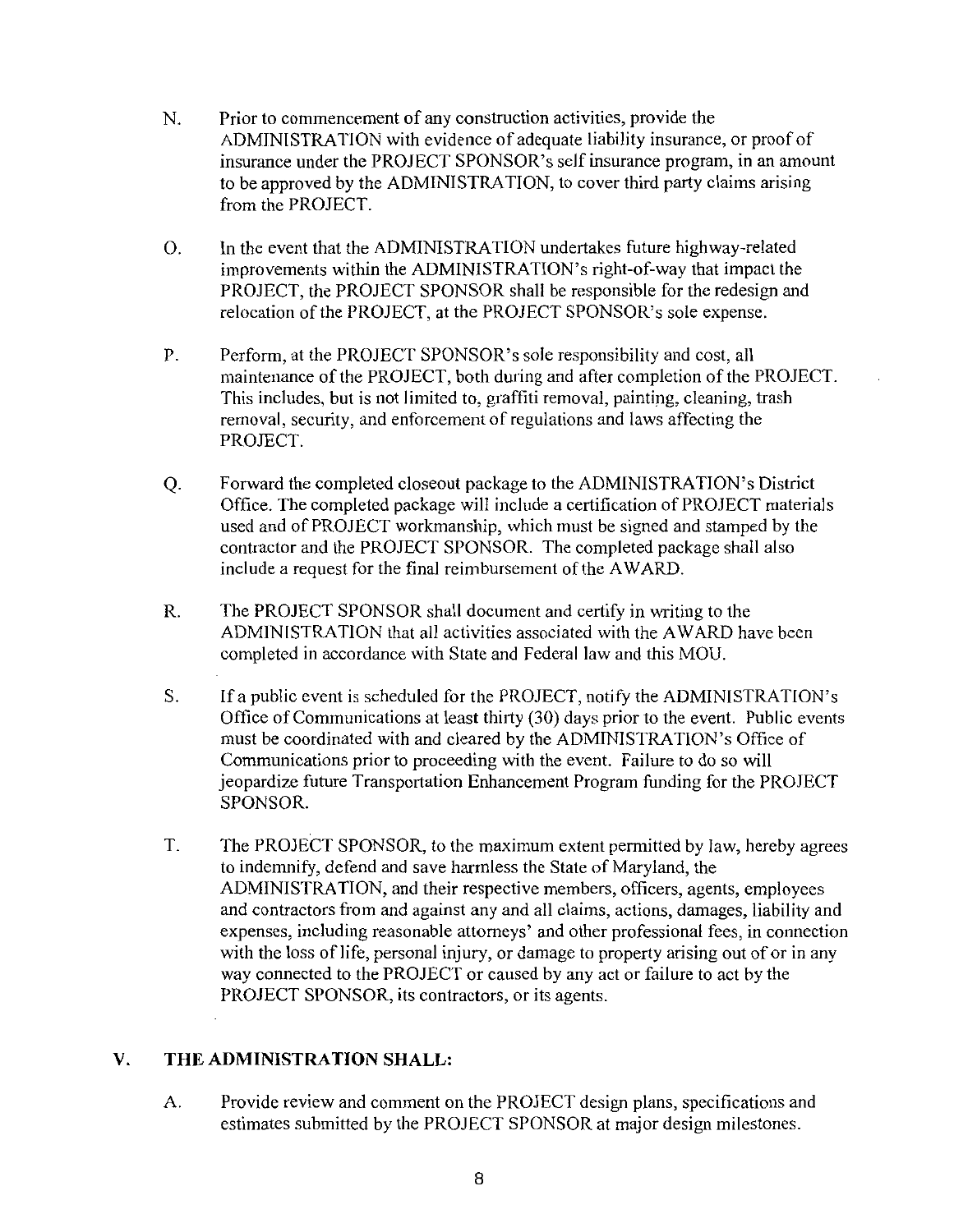- B. Following receipt of all PROJECT documents requiring ADMINISTRATION approval, provide written certification of acceptance of the PROJECT in accordance with Title 23 of Federal requirements.
- C. Provide oversight inspection and review during the construction of the PROJECT to assure all obligations are being met.
- D. Review Concurrence in Award package and notify PROJECT SPONSOR in writing that they may award the contract to the successful bidder.
- E Provide the AWARD as the PROJECT SPONSOR fulfills its obligations pursuant to this MOU and submits invoices to the ADMINISTRATION for ACTUAL PROJECT COSTS, as determined solely by the ADMINISTRATION.
- $F_{\cdot}$ Process the request from the PROJECT SPONSOR for final payment after receiving the completed closeout package from the PROJECT SPONSOR
- G. Withhold five (5) percent of the amount of the ACTUAL PROJECT COST until the closeout package is received from the PROJECT SPONSOR and approved by the ADMINISTRATION
- H. Upon receipt and approval of the closeout package, reimburse within 30 days to the PROJECT SPONSOR the five (5) percent withholding of the ACTUAL PROJECT COST

# VI. CHANGE ORDERS

- A. In the event the PROJECT SPONSOR wishes to request a Change Order for the PROJECT, the PROJECT SPONSOR shall forward the request for the Change Order to the ADMINISTRATION's District Office in writing. The District Office Upon receipt and approval of the closeout package, reimburse within 30 days to the<br>PROJECT SPONSOR the five (5) percent withholding of the ACTUAL PROJECT<br>COST.<br> **GE ORDERS**<br>
In the event the PROJECT SPONSOR wishes to reque will forward the Change Order to the ADMINISTRATION's headquarters office.
- B. The PROJECT SPONSOR and the Contractor must agree with the changes before submitting the Change Order to the ADMINISTRATION.
- C. The PROJECT SPONSOR must approve any Change Order recommended by the ADMINISTRATION
- D. Change orders may be approved for amounts that exceed the amount of the contract awarded to the contractor, but such approvals will not increase the amount of the AWARD
- E. If the PROJECT SPONSOR proceeds with significant changes that result in additional ACTUAL PROJECT COSTs, without the ADMINISTRATION's prior approval, the PROJECT SPONSOR will not be reimbursed for the increase.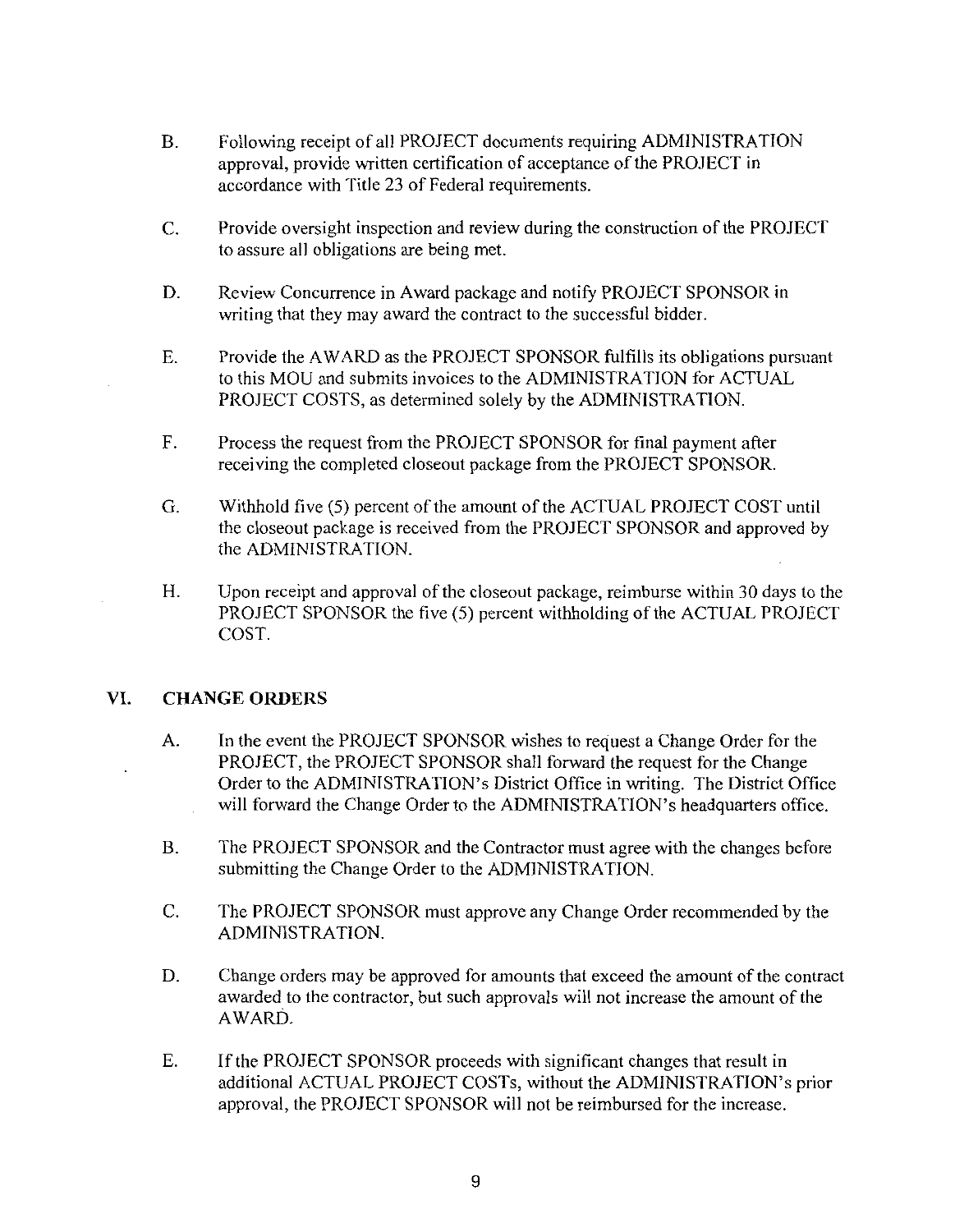- F. Change orders for significant scope changes or for more than a ten (10) percent cost increase will require TRANSPORTATION ENHANCEMENT PROGRAM Executive Committee approval
- G. The ADMINISTRATION shall notify the PROJECT SPONSOR of approval or rejection of the Change Order in writing.
- H. With the exception of Emergency Change Orders, any Change Order not given prior review and approval in writing by the ADMINISTRATION shall not be reimbursed
- I. Emergency Change Orders may be approved by the District Engineer by telephone. The appropriate paperwork must then be filed within 14 days.

#### VII. GENERAL

- A. In the event all or any part of the PROJECT has not been advertised for bid by In the event all or any part of the PROJECT has not been advertised for bid by<br>April 28, 2010, (i) the AWARD, for all or any part of the PROJECT not advertised<br>for bid, may be withdrawn: (ii) the PROJECT SPONSOR may reappl April 28, 2010, (i) the AWARD, for all or any part of the PROJECT not advert<br>for bid, may be withdrawn; (ii) the PROJECT SPONSOR may reapply for new for bid, may be withdrawn; (ii) the PROJECT SPONSOR may reapply for new funding if the PROJECT SPONSOR desires to proceed with the PROJECT; (iii) all obligations of the ADMINISTRATION with regard to the PROJECT or any withdrawn portion of the PROJECT shall cease; and (iv) the ADMINISTRATION shall not be liable for any expenses of any kind incurred by the PROJECT SPONSOR with respect to the PROJECT or the portion of the PROJECT withdrawn
- B. The AWARD for the PROJECT shall be used for the purposes stated in this MOU only and shall not be redirected by the PROJECT SPONSOR for any other purpose
- C. At the time of the PROJECT close out, any portion of the AWARD not used or needed for the PROJECT shall revert to the ADMINISTRATION for distribution At the time of the PROJECT close out, any portion of the AWARD not used of<br>needed for the PROJECT shall revert to the ADMINISTRATION for distribut<br>to other TRANSPORTATION ENHANCEMENT PROGRAM projects in the<br>ADMINISTRATION' withdrawn.<br>The AWARD for the PROJECT shall<br>only and shall not be redirected by the<br>purpose.<br>At the time of the PROJECT close out<br>needed for the PROJECT shall revert to<br>to other TRANSPORTATION ENHA<br>ADMINISTRATION's sole dis
- D. This MOU shall inure to and be binding upon the parties hereto, their respective agents, successors, and assigns. However, the PROJECT SPONSOR shall not assign its interests in this MOU without prior written consent of the ADMINISTRATION, which may be reasonably withheld.
- E. This MOU and the rights and liabilities of the parties hereto shall be governed in accordance with Maryland law
- F. The PROJECT activities covered by this MOU are subject to audit. Therefore, all documents and records subject to audit shall be retained by the ADMINISTRATION and PROJECT SPONSOR for a minimum of three (3) years after the Final Acceptance of the PROJECT by the ADMINISTRATION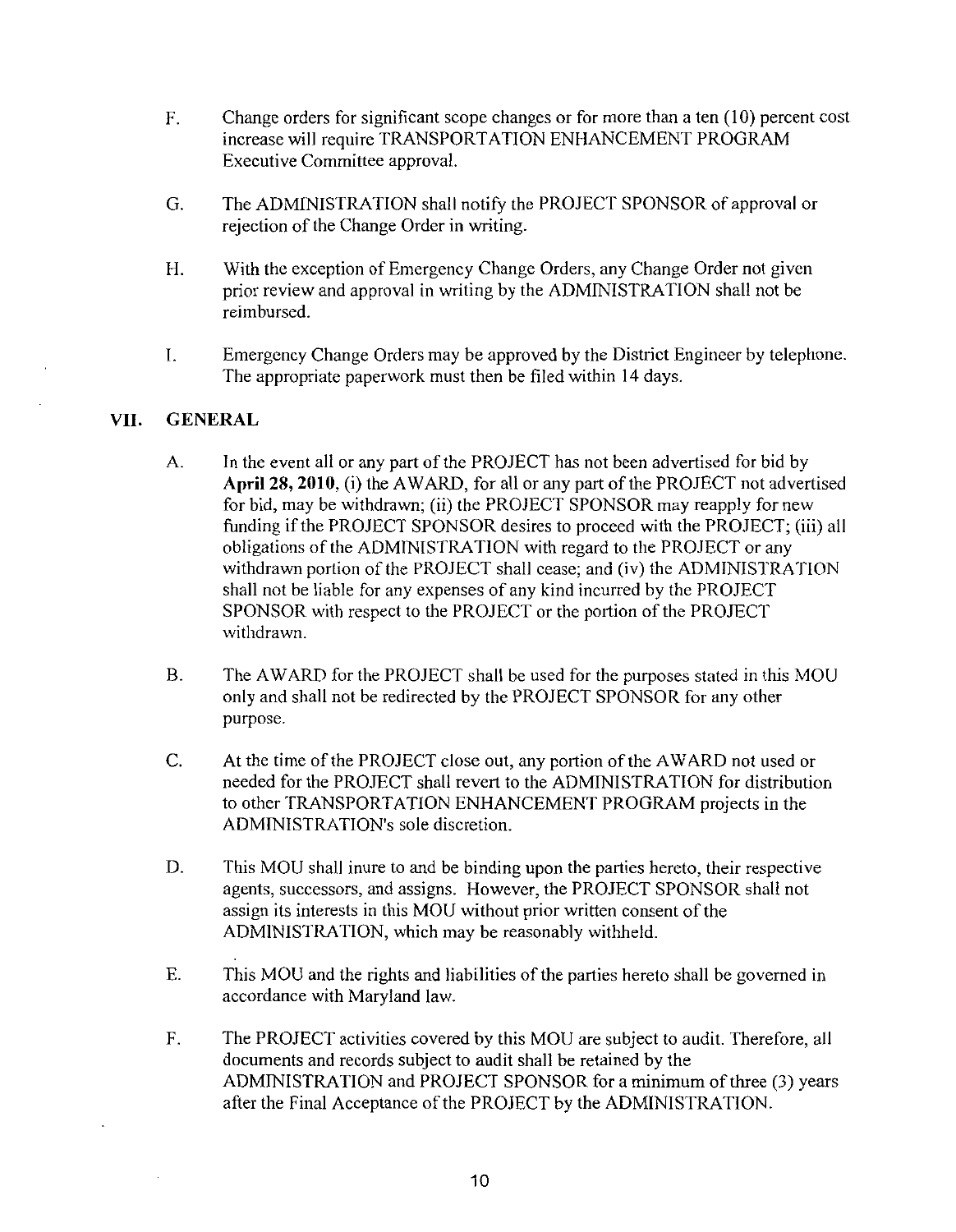- G. The ADMINISTRATION will incur no additional responsibility for reimbursement of ACTUAL PROJECT COST after the PROJECT closeout package has been accepted and processed
- H. The WHEREAS clauses contained at the beginning of this MOU are hereby made a part of this MOU and incorporated herein.

IN WITNESS WHEREOF, the parties hereto have caused this Memorandum of Understanding to be executed by their proper and duly authorized officers, on the day and year first above written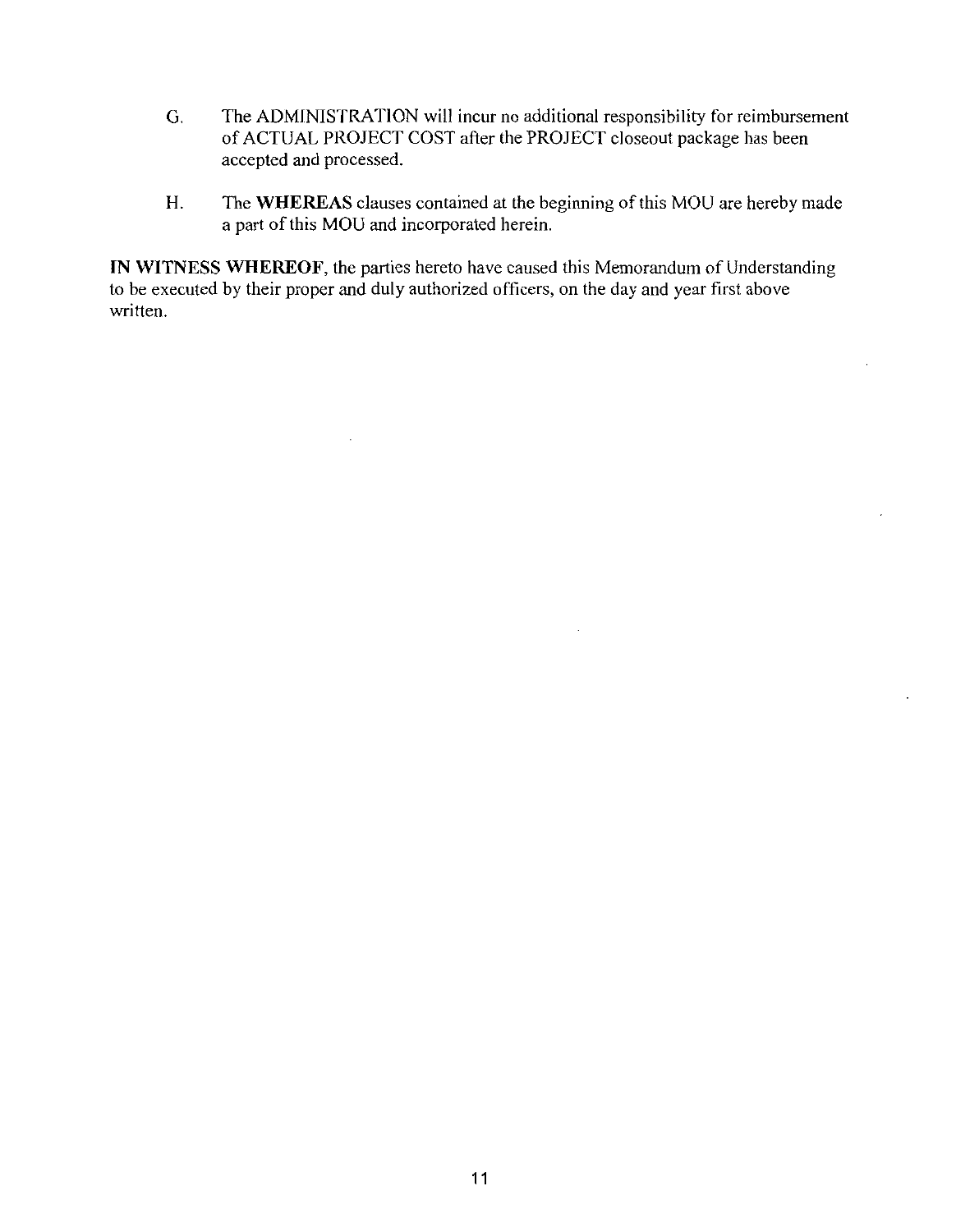# MARYLAND DEPARTMENT OF TRANSPORTATION STATE HIGHWAY ADMINISTRATION

 $\frac{m_{\text{min}}}{m_{\text{min}}}\frac{m_{\text{min}}}{m_{\text{min}}}}$ 

STATE HIGHWAY ADMINISTRATIO<br>By:  $\frac{\partial u}{\partial x}$  /-dluw (SEAL)

Administrator

APPROVED AS TO FORM

AND LEGAL SUFFICIENCY RECOMMENDED FOR APPROVAL

Assistant Attorney General  $\Box$  Douglas R. Rose

Deputy Administrator/Chief Engineer for Operations

rness

Lisa B. Conners, Director Office of Finance

VI. Simmons,<br>Administrator/Chief Engineer Douglas D buty Planning and Engineering főr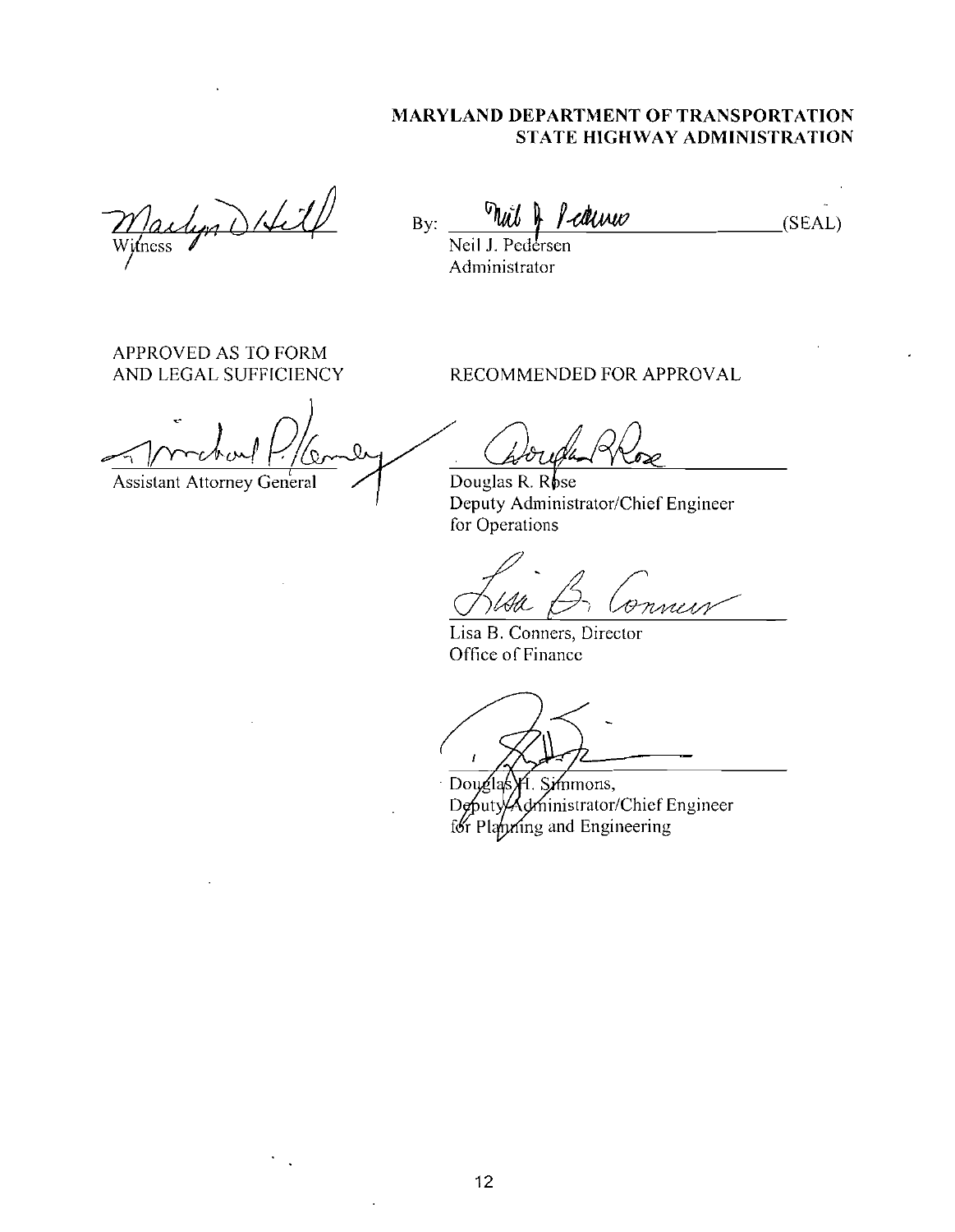**City of Salisbury** 



By:  $\frac{1}{2}$ Jances Ireton Jr.

Mayor<br>City of Salisbury